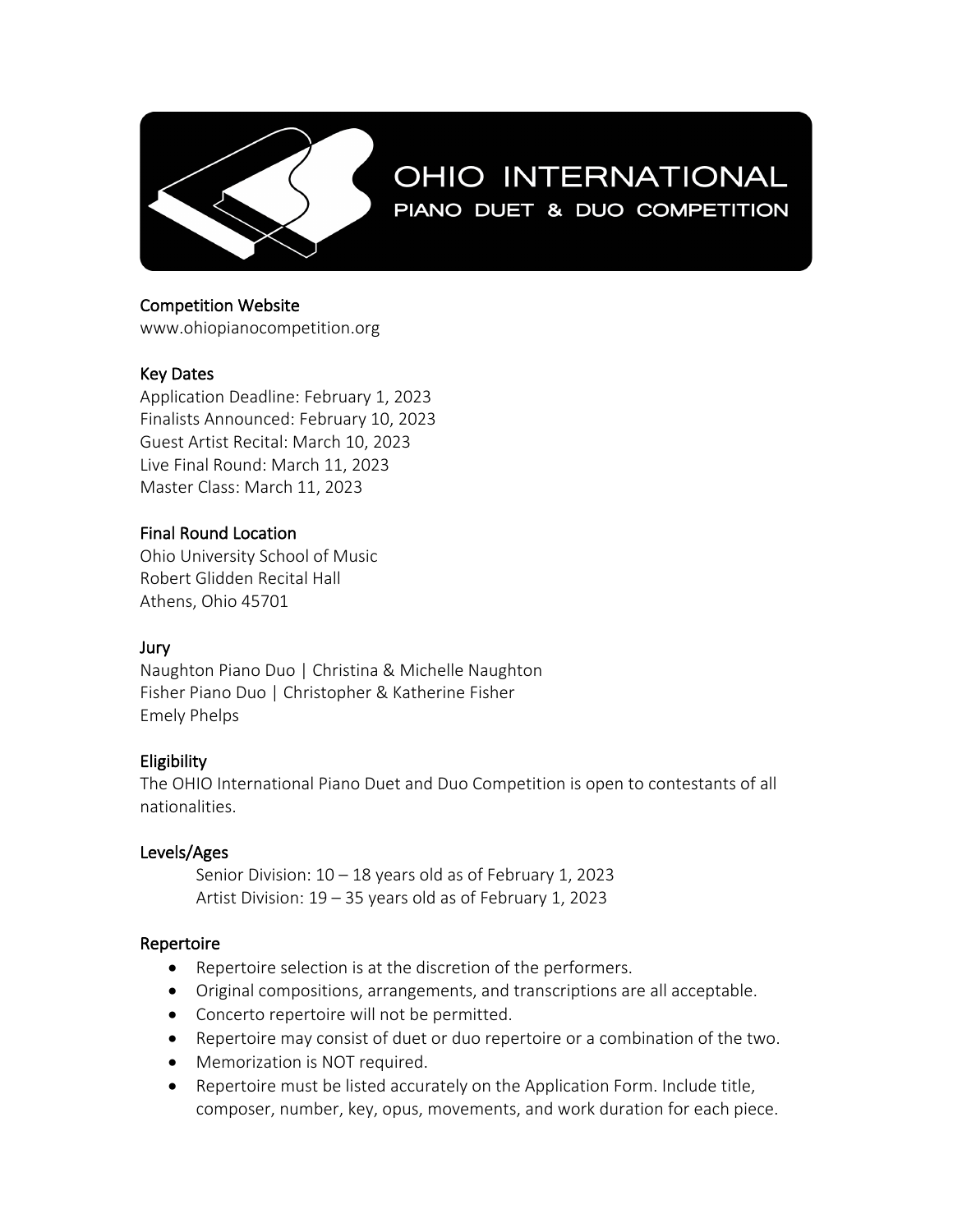- At the final round, one complete set of published scores must be presented to the jury. No photocopies will be permitted without written permission from composer or publisher.
- *New!* Teams in the final round of each division shall perform a duet or duo composition by Hwaen Ch'uqi. They shall choose their submission from the following list:

Duet: Twenty-Five Preludes, CWV 19

Duo: Suite in the Baroque Manner, CWV 14 Deux Danses Fantastiques, CWV 36

Each team shall present an extended movement or a selection of shorter movements not to exceed ten minutes in length. Selected repertoire should balance out the rest of the competition program, such that it displays a compelling variety of musical drama and technique.

## Competition Rules and Regulations

- The judges reserve the right to cancel any category competition with fewer than five entrants.
- Teachers may not assist their students in any manner during the competition.
- Duet/duo entrants may compete with only one partner.
- Duet/duo members do not have to study with the same teacher.
- Duet/duo teams must compete in the older team member's category.
- For duos, the pianos will be nested.
- A clean, published copy of music, with measures numbered and no identifying marks, must be provided to the judges at the final round.
- Audio and video recording and photography are not permitted in the final round.

## Time Limits Per Round

- Preliminary Round: up to 20-minute program
- Final Round: up to 30-minute program. Must include additional selection(s) by Hwaen Chu'uqi as outlined above. Repertoire from preliminary round may be repeated.

## Preliminary Round

- Each team will submit a high-quality digital preliminary audition program of up to 20-minutes in length. The video recording should be uploaded to YouTube or Vimeo and the web-hosted URL submitted by the registration deadline of February 1, 2023.
- Videos must be recorded within six months prior to submission.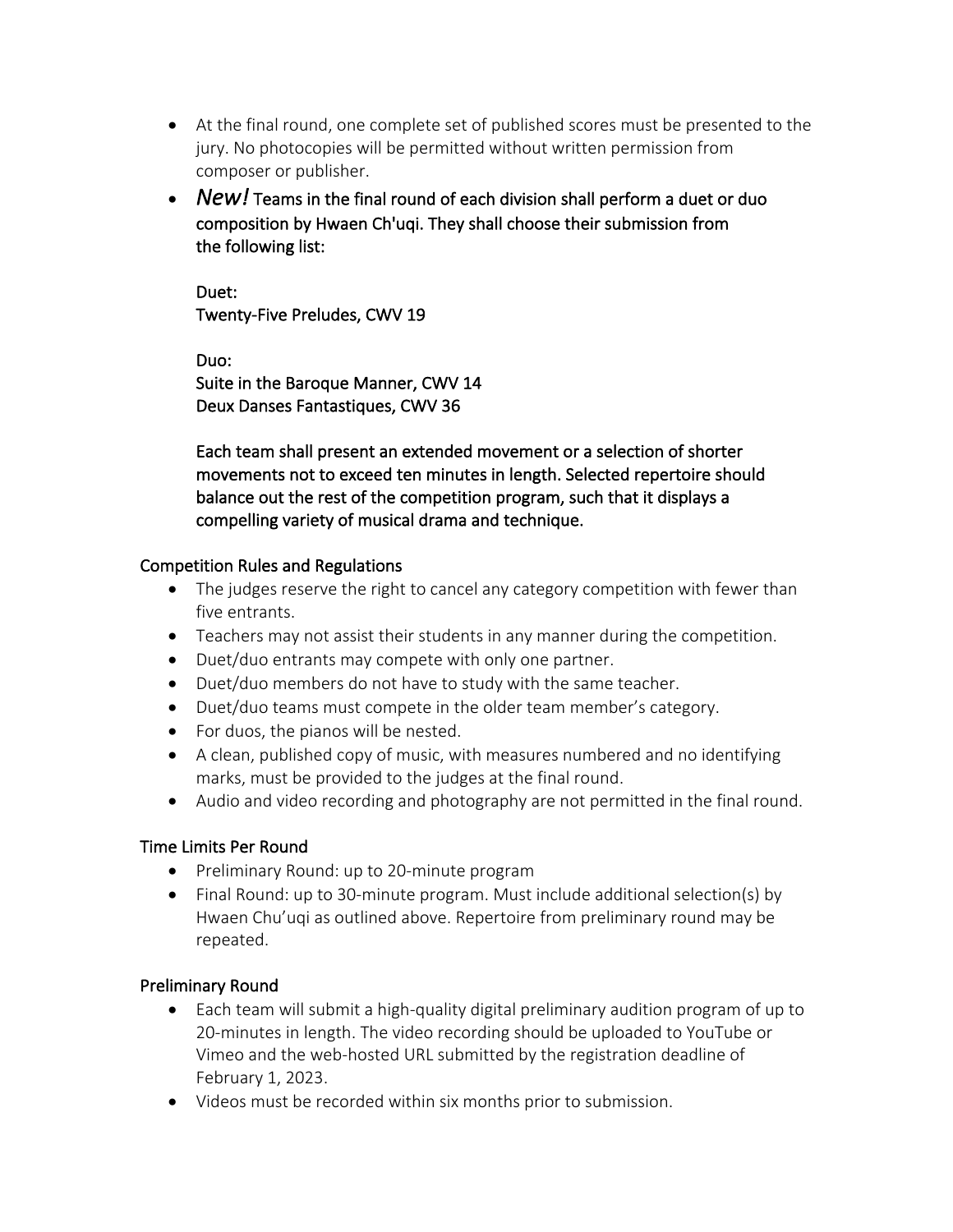- No editing is permitted.
- The pre-selection jury will review all entries. Finalists from each division will be invited to perform in the final round at the Ohio University School of Music on March 11, 2023.

#### Application Deadline

• Entries must be received by February 1, 2023.

#### Application Fee

\$120/team \*The application fee is non-refundable.

#### Prizes

Senior Division: First Prize: \$1,000 Second Prize: \$500 Ch'uqi Prize: \$250

Artist Division:

First Prize: \$1,000 Second Prize: \$500 Ch'uqi Prize: \$250

All decisions of the judges are final. Judges are not required to name winners from each division should the level of the performances not meet the judges' standards.

#### **Travel**

- Airfare, hotel, and ground transportation will be at the expense of the entrants.
- Applicants requiring visas should consult the nearest American Embassy or Consulate for advice.
- Contestants who are under the age of 18 must be accompanied by a parent or guardian.

## Competition Procedures

- The screening jury will evaluate the submitted application and video files for all applicants.
- For the final round, the order of performance of contestants will be determined by a drawing and maintained throughout the Competition. All finalists are required to perform live, in Athens, Ohio during the final round of the competition.
- In the event there are changes due to unforeseen circumstances, all contestants must be ready to perform at a newly assigned time during the Competition.
- Finalists are required to attend and participate in the festival events, including the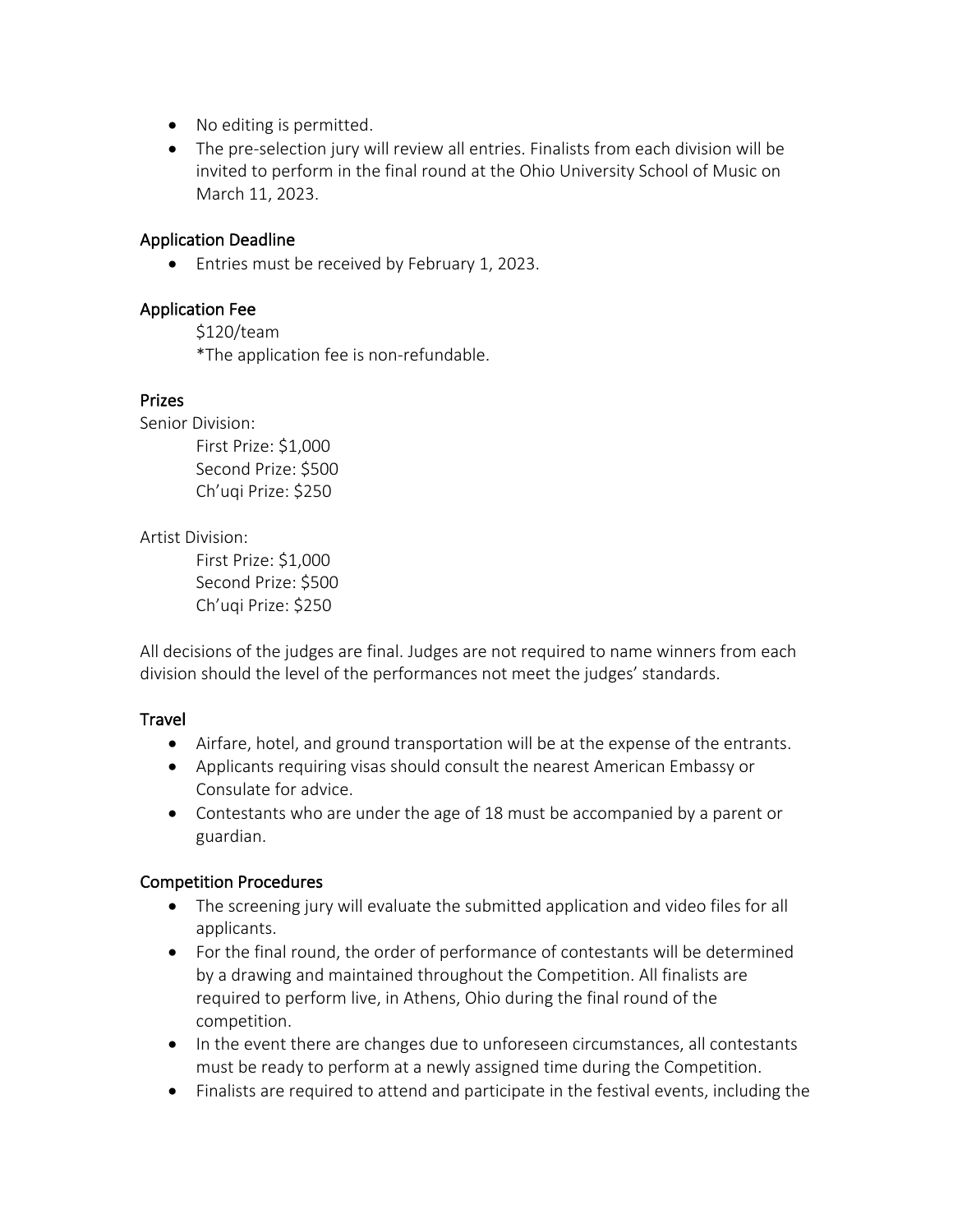guest artist recital, master class, and awards ceremony.

- All phases of the Competition will be open to the public.
- Contestants in the competition must waive all claims and fees for audio and video presentations, recordings and photographs, and performances on radio or television – either live or on tape – attributed to any activities of the Competition. The OHIO International Piano Duet & Duo Competition reserves the right to record all rounds of the Competition for its own purposes, and to use said audio or video at any time without any payment of fees or royalties to the performers. The OHIO International Piano Duet & Duo Competition and its assignees or licensees may not be held liable for any payments to performers, derived from materials attributed to Competition performances. Contestants are obligated to sign a release form yielding all rights to such materials to the Competition and its assignees or licensees.

## Online Application Procedures

1. Applications will consist of the following:

a. A complete online application form.

b. A scanned copy of each performer's birth certificate, passport, or other official document verifying date and place of birth.

c. The non-refundable application fee, payable through the online application system.

d. A current biographical profile, including educational background, as a Word file. e. One (1) color head-shot photograph suitable for publicity purposes. Images should be high-resolution 300 dpi JPEG files.

f. High-quality preliminary round performance video files up to 20 minutes in length.

2. Completed applications are due by February 1, 2023. Late applications will NOT be accepted. Application materials will become the property of OHIO International Piano Duet & Duo Competition. Applicants should retain copies of submitted materials. Applicants will receive acknowledgement of receipt of completed application.

3. Notification of finalists will be sent to all applicants on or about February 8, 2023.

#### 4. Questions about the application should be directed to:

OHIO International Piano Duet & Duo Competition Dr. Christopher Fisher, Artistic Director and Jury Chair Ohio University School of Music Robert Glidden Hall 582 Athens, Ohio 45701 Email: fisherc@ohio.edu